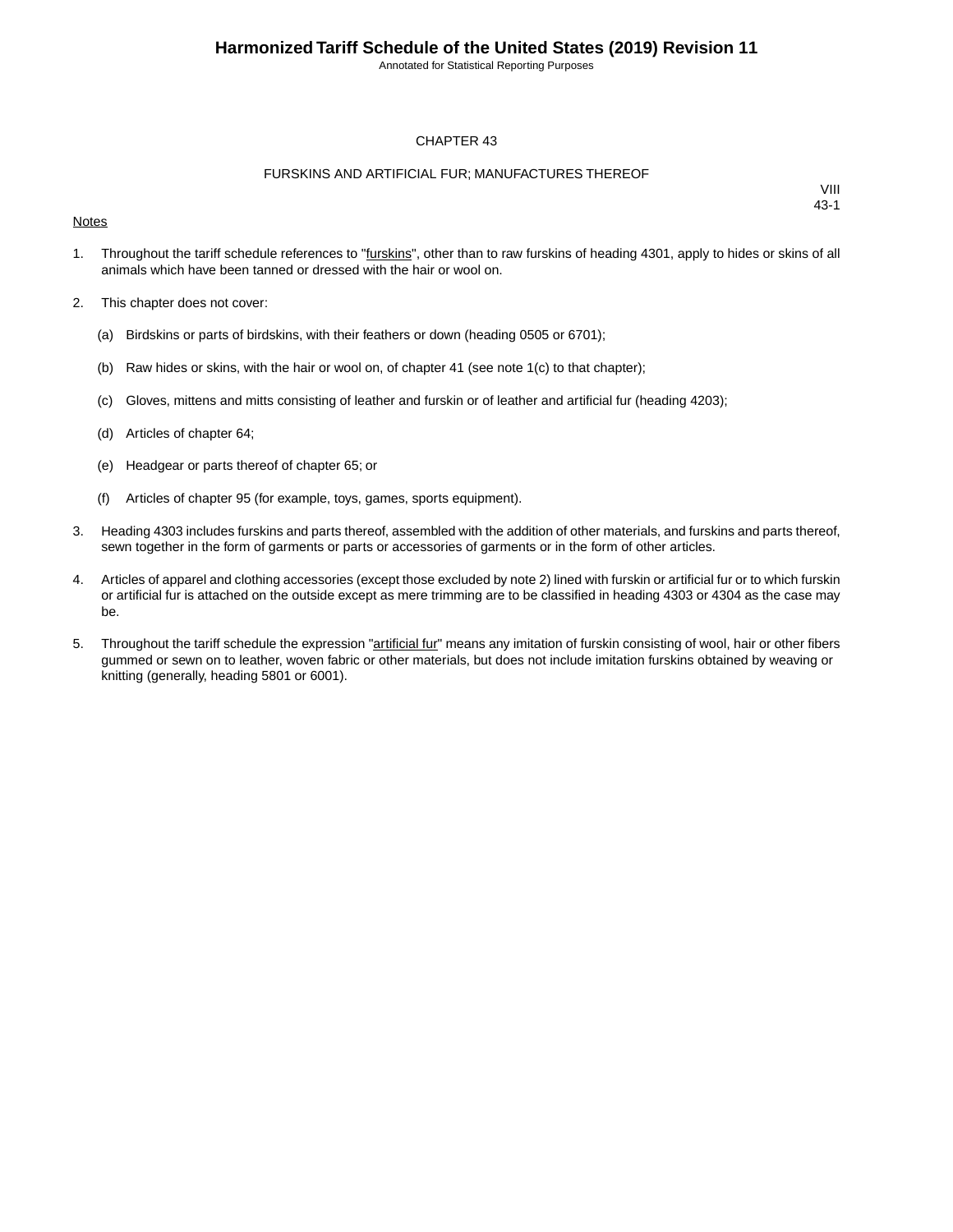Annotated for Statistical Reporting Purposes

| Heading/                 | Stat. |                                                                                                                                                                           | Unit        |               | Rates of Duty                     |                |
|--------------------------|-------|---------------------------------------------------------------------------------------------------------------------------------------------------------------------------|-------------|---------------|-----------------------------------|----------------|
| Subheading               | Suf-  | <b>Article Description</b>                                                                                                                                                | of          |               | 1                                 | $\overline{2}$ |
|                          | fix   |                                                                                                                                                                           | Quantity    | General       | Special                           |                |
| 4301                     |       | Raw furskins (including heads, tails, paws and other pieces<br>or cuttings, suitable for furriers' use), other than raw hides and<br>skins of heading 4101, 4102 or 4103: |             |               |                                   |                |
| 4301.10.00               |       | Of mink, whole, with or without head, tail or paws                                                                                                                        |             | <b>I</b> Free |                                   | Free           |
|                          | 10    |                                                                                                                                                                           |             |               |                                   |                |
|                          | 20    |                                                                                                                                                                           |             |               |                                   |                |
| 4301.30.00 00            |       | Of lamb, the following: Astrakhan, Broadtail, Caracul,                                                                                                                    |             |               |                                   |                |
|                          |       | Persian and similar lamb, Indian, Chinese, Mongolian or                                                                                                                   |             |               |                                   |                |
|                          |       | Tibetan lamb, whole, with or without head, tail or paws                                                                                                                   | .l NoI Free |               |                                   | Free           |
| 4301.60<br>4301.60.30 00 |       | Of fox, whole, with or without head, tail or paws:<br>Of silver, black or platinum fox (including those of any                                                            |             |               |                                   |                |
|                          |       | fox which is a mutation, or type developed, from silver,                                                                                                                  |             |               |                                   |                |
|                          |       |                                                                                                                                                                           |             |               | Free (A, AU, BH,                  | 50%            |
|                          |       |                                                                                                                                                                           |             |               | CA, CL, CO, D, E,                 |                |
|                          |       |                                                                                                                                                                           |             |               | IL, JO, KR, MA,<br>MX, OM, P, PA, |                |
|                          |       |                                                                                                                                                                           |             |               | PE, SG)                           |                |
| 4301.60.60               | 00    |                                                                                                                                                                           |             | <b>I</b> Free |                                   | Free           |
| 4301.80.02               |       | Other furskins, whole, with or without head, tail or paws [                                                                                                               |             | Free          |                                   | Free           |
|                          | 01    |                                                                                                                                                                           |             |               |                                   |                |
|                          | 02    |                                                                                                                                                                           |             |               |                                   |                |
|                          | 03    |                                                                                                                                                                           |             |               |                                   |                |
|                          | 04    |                                                                                                                                                                           |             |               |                                   |                |
|                          | 10    |                                                                                                                                                                           |             |               |                                   |                |
|                          | 20    |                                                                                                                                                                           |             |               |                                   |                |
|                          |       |                                                                                                                                                                           |             |               |                                   |                |
|                          | 40    |                                                                                                                                                                           |             |               |                                   |                |
|                          | 60    |                                                                                                                                                                           |             |               |                                   |                |
|                          | 70    |                                                                                                                                                                           |             |               |                                   |                |
|                          | 75    |                                                                                                                                                                           |             |               |                                   |                |
|                          | 80    |                                                                                                                                                                           |             |               |                                   |                |
|                          | 90    |                                                                                                                                                                           |             |               |                                   |                |
| 4301.90.00               | 00    | Heads, tails, paws and other pieces or cuttings, suitable                                                                                                                 |             |               |                                   |                |
|                          |       |                                                                                                                                                                           |             | <b>I</b> Free |                                   | Free           |
|                          |       |                                                                                                                                                                           |             |               |                                   |                |
|                          |       |                                                                                                                                                                           |             |               |                                   |                |
|                          |       |                                                                                                                                                                           |             |               |                                   |                |
|                          |       |                                                                                                                                                                           |             |               |                                   |                |
|                          |       |                                                                                                                                                                           |             |               |                                   |                |
|                          |       |                                                                                                                                                                           |             |               |                                   |                |
|                          |       |                                                                                                                                                                           |             |               |                                   |                |
|                          |       |                                                                                                                                                                           |             |               |                                   |                |
|                          |       |                                                                                                                                                                           |             |               |                                   |                |
|                          |       |                                                                                                                                                                           |             |               |                                   |                |
|                          |       |                                                                                                                                                                           |             |               |                                   |                |
|                          |       |                                                                                                                                                                           |             |               |                                   |                |
|                          |       |                                                                                                                                                                           |             |               |                                   |                |
|                          |       |                                                                                                                                                                           |             |               |                                   |                |
|                          |       |                                                                                                                                                                           |             |               |                                   |                |
|                          |       |                                                                                                                                                                           |             |               |                                   |                |
|                          |       |                                                                                                                                                                           |             |               |                                   |                |
|                          |       |                                                                                                                                                                           |             |               |                                   |                |
|                          |       |                                                                                                                                                                           |             |               |                                   |                |
|                          |       |                                                                                                                                                                           |             |               |                                   |                |
|                          |       |                                                                                                                                                                           |             |               |                                   |                |
|                          |       |                                                                                                                                                                           |             |               |                                   |                |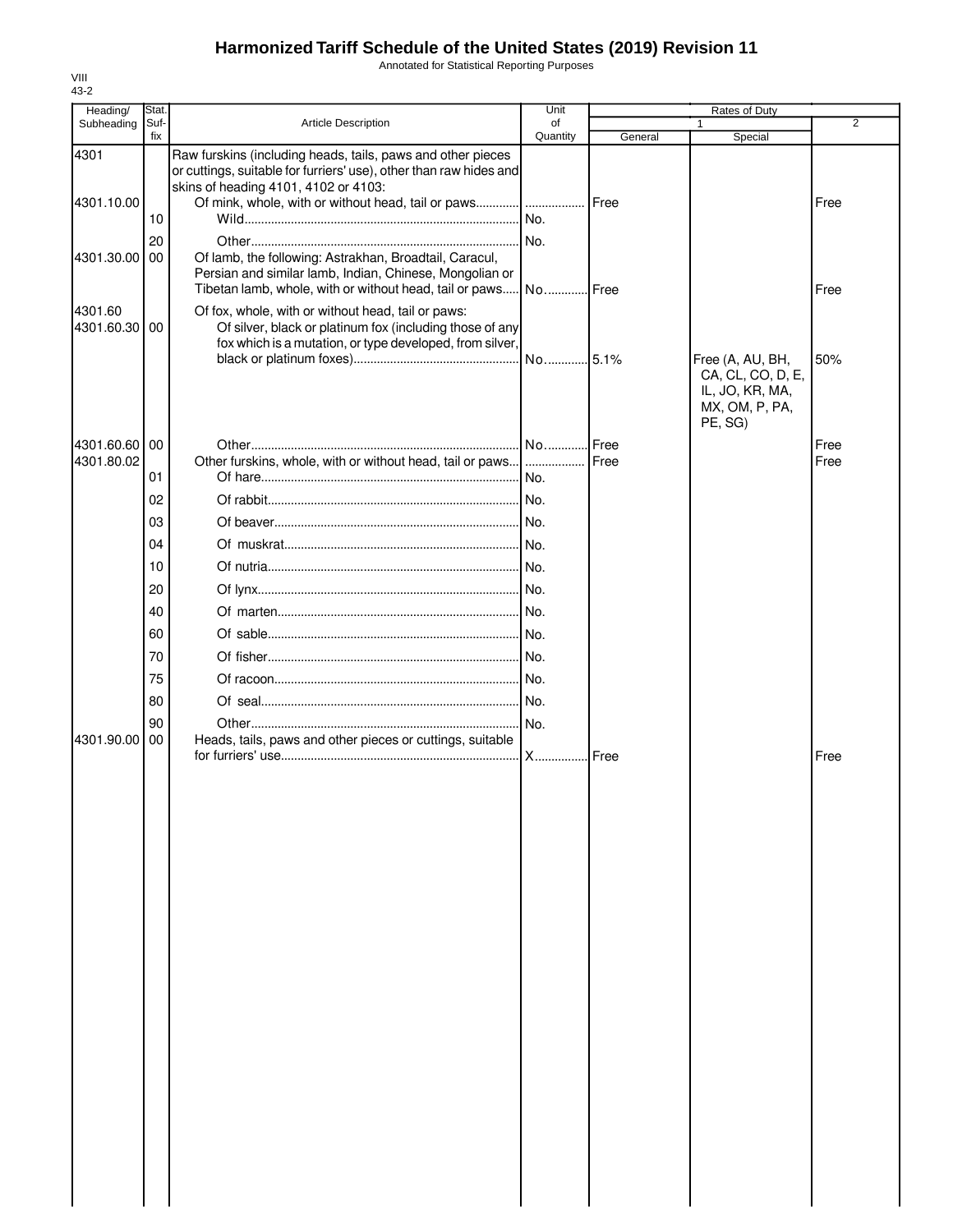Annotated for Statistical Reporting Purposes

| Heading/   | Stat. |                                                                                                                                                                                                                                                                              | Unit      |                       |                                                                                       |                |
|------------|-------|------------------------------------------------------------------------------------------------------------------------------------------------------------------------------------------------------------------------------------------------------------------------------|-----------|-----------------------|---------------------------------------------------------------------------------------|----------------|
| Subheading | Suf-  | Article Description                                                                                                                                                                                                                                                          | $\circ$ f |                       | $\mathbf{1}$                                                                          | $\overline{2}$ |
| 4302       | fix   | Tanned or dressed furskins (including heads, tails, paws and<br>other pieces or cuttings), unassembled, or assembled (without<br>the addition of other materials) other than those of heading<br>4303:<br>Whole skins, with or without head, tail or paws, not<br>assembled: | Quantity  | General               | Special                                                                               |                |
| 4302.11.00 |       |                                                                                                                                                                                                                                                                              |           | $2.1\%$ <sup>1/</sup> | Free (A, AU, BH,<br>CA, CL, CO, D, E,<br>IL, JO, KR, MA,<br>MX, OM, P, PA,<br>PE, SG) | 25%            |
|            | 10    |                                                                                                                                                                                                                                                                              |           |                       |                                                                                       |                |
|            |       |                                                                                                                                                                                                                                                                              |           |                       |                                                                                       |                |
|            | 20    |                                                                                                                                                                                                                                                                              |           |                       |                                                                                       |                |
|            |       |                                                                                                                                                                                                                                                                              |           |                       |                                                                                       |                |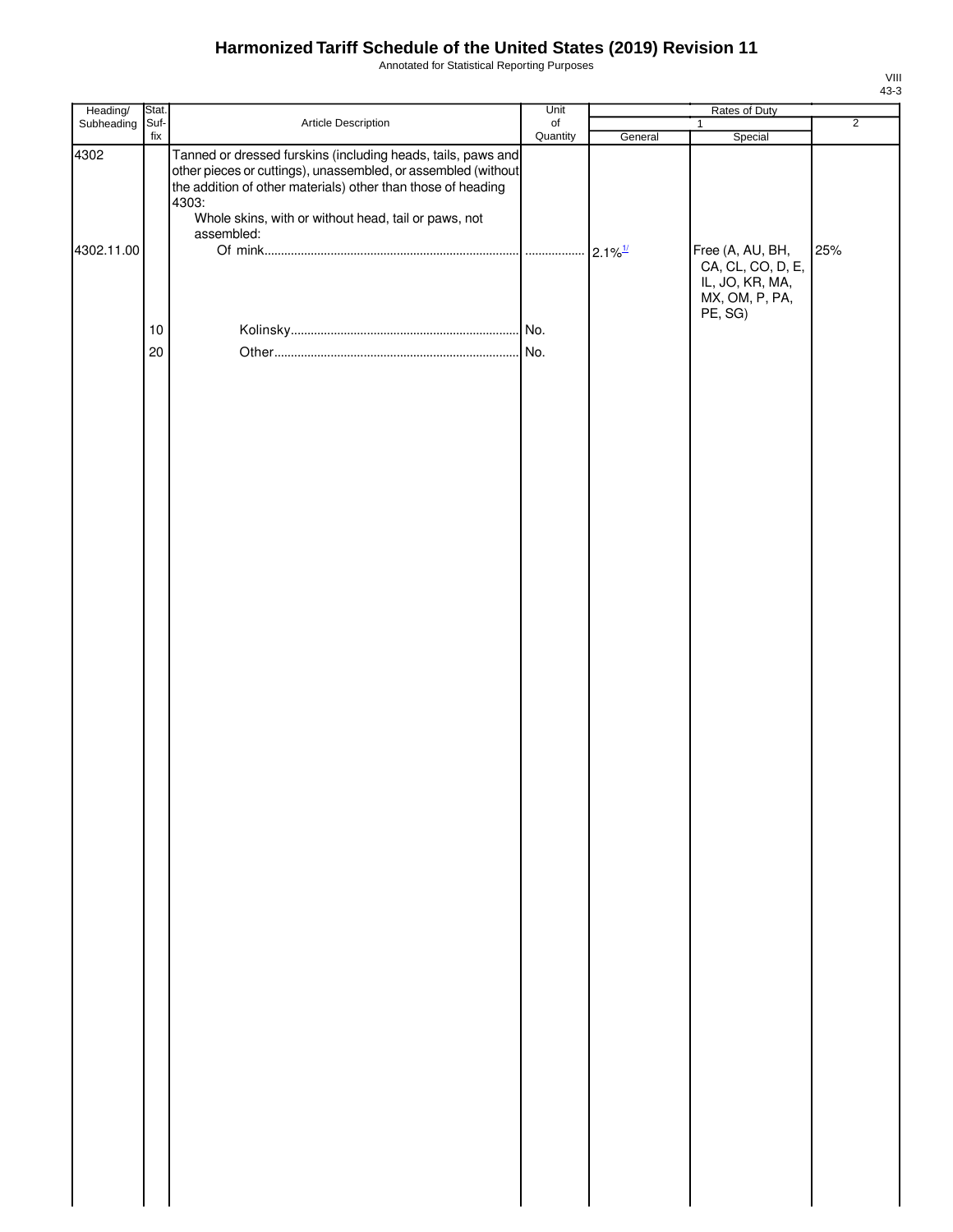Annotated for Statistical Reporting Purposes

| Heading/                                | Stat.       |                                                                                                                                                                                                                                                                                                                                                                                                              | Unit                  |                       | Rates of Duty                                                                         |                |
|-----------------------------------------|-------------|--------------------------------------------------------------------------------------------------------------------------------------------------------------------------------------------------------------------------------------------------------------------------------------------------------------------------------------------------------------------------------------------------------------|-----------------------|-----------------------|---------------------------------------------------------------------------------------|----------------|
| Subheading                              | Suf-<br>fix | <b>Article Description</b>                                                                                                                                                                                                                                                                                                                                                                                   | of<br>Quantity        | General               | Special                                                                               | $\overline{2}$ |
| 4302 (con.)<br>4302.19<br>4302.19.13 00 |             | Tanned or dressed furskins (including heads, tails, paws and<br>other pieces or cuttings), unassembled, or assembled (without<br>the addition of other materials) other than those of heading<br>4303: (con.)<br>Whole skins, with or without head, tail or paws, not<br>assembled: (con.)<br>Other:<br>Of lamb, the following: Astrakhan, Broadtail,<br>Caracul, Persian and similar lamb, Indian, Chinese, | No 2.2% <sup>1/</sup> |                       | Free (A, AU, BH,                                                                      | 30%            |
| 4302.19.15 00                           |             | Of beaver, chinchilla, ermine, fisher, fitch, fox,<br>leopard, lynx, marten, nutria, ocelot, otter, pony,<br>racoon, sable or wolf:<br>Of silver, black or platinum fox (including those<br>of any fox which is a mutation, or type<br>developed, from silver, black or platinum                                                                                                                             |                       |                       | CA, CL, CO, D, E,<br>IL, JO, KR, MA,<br>MX, OM, P, PA,<br>PE, SG)                     |                |
|                                         |             | Other:                                                                                                                                                                                                                                                                                                                                                                                                       | No 5.6% <sup>1/</sup> |                       | Free (A, AU, BH,<br>CA, CL, CO, D, E,<br>IL, JO, KR, MA,<br>MX, OM, P, PA,<br>PE, SG) | 50%            |
| 4302.19.30                              | 30          |                                                                                                                                                                                                                                                                                                                                                                                                              |                       | $1.5\%$ <sup>1/</sup> | Free (A, AU, BH,<br>CA, CL, CO, D, E,<br>IL, JO, KR, MA,<br>MX, OM, P, PA,<br>PE, SG) | 25%            |
|                                         | 40          |                                                                                                                                                                                                                                                                                                                                                                                                              |                       |                       |                                                                                       |                |
|                                         | 70          |                                                                                                                                                                                                                                                                                                                                                                                                              |                       |                       |                                                                                       |                |
| 4302.19.45                              | 30          |                                                                                                                                                                                                                                                                                                                                                                                                              | .I No.                | $2.2\%$ <sup>1/</sup> | Free (A, AU, BH,<br>CA, CL, CO, D, E,<br>IL, JO, KR, MA,<br>MX, OM, P, PA,<br>PE, SG) | 30%            |
|                                         | 40          |                                                                                                                                                                                                                                                                                                                                                                                                              | INo.                  |                       |                                                                                       |                |
|                                         | 70          |                                                                                                                                                                                                                                                                                                                                                                                                              | No.                   |                       |                                                                                       |                |
| 4302.19.55                              | 00          |                                                                                                                                                                                                                                                                                                                                                                                                              | No                    | $2.7\%$ <sup>1/</sup> | Free (A, AU, BH,<br>CA, CL, CO, D, E,<br>IL, JO, KR, MA,<br>MX, OM, P, PA,<br>PE, SG) | 25%            |
| 4302.19.60 00                           |             | Other:                                                                                                                                                                                                                                                                                                                                                                                                       | No 3.5% <sup>1/</sup> |                       | Free (A, AU, BH,<br>CA, CL, CO, D, E,<br>IL, JO, KR, MA,<br>MX, OM, P, PA,<br>PE, SG) | 25%            |
| 4302.19.75                              | 00          |                                                                                                                                                                                                                                                                                                                                                                                                              | No                    | $1.7\%$ <sup>1/</sup> | Free (A, AU, BH,<br>CA, CL, CO, D, E,<br>IL, JO, KR, MA,<br>MX, OM, P, PA,<br>PE, SG) | 30%            |
|                                         |             |                                                                                                                                                                                                                                                                                                                                                                                                              |                       |                       |                                                                                       |                |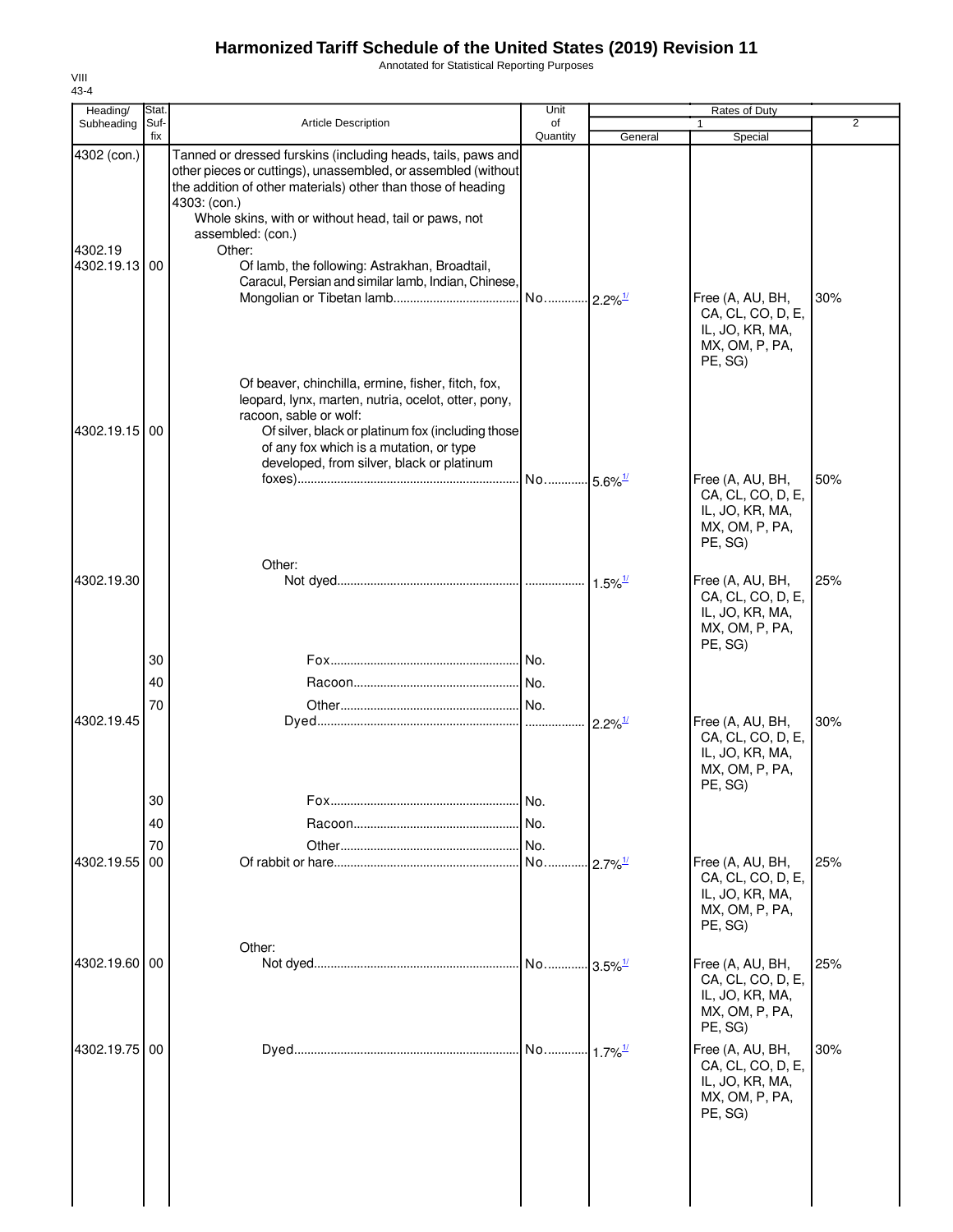Annotated for Statistical Reporting Purposes

| VIII |  |
|------|--|
| 43-5 |  |

| Heading/               | Stat.       |                                                                                                                                                                                                                                                                       | Unit           | Rates of Duty |                                                                                        |     |
|------------------------|-------------|-----------------------------------------------------------------------------------------------------------------------------------------------------------------------------------------------------------------------------------------------------------------------|----------------|---------------|----------------------------------------------------------------------------------------|-----|
| Subheading             | Suf-<br>fix | <b>Article Description</b>                                                                                                                                                                                                                                            | of<br>Quantity | General       | $\mathbf{1}$<br>Special                                                                | 2   |
| 4302 (con.)<br>4302.20 |             | Tanned or dressed furskins (including heads, tails, paws and<br>other pieces or cuttings), unassembled, or assembled (without<br>the addition of other materials) other than those of heading<br>4303: (con.)<br>Heads, tails, paws and other pieces or cuttings, not |                |               |                                                                                        |     |
| 4302.20.30 00          |             | assembled:<br>Of beaver, Caracul or Persian lamb, chinchilla, ermine,<br>fisher, fitch, fox, Kolinsky, leopard, lynx, marten, mink,                                                                                                                                   |                |               |                                                                                        |     |
|                        |             |                                                                                                                                                                                                                                                                       |                |               | Free (A, AU, BH,<br>CA, CL, CO, D, E,<br>IL, JO, KR, MA,<br>MX, OM, P, PA,<br>PE, SG)  | 25% |
| 4302.20.60 00          |             | Other:                                                                                                                                                                                                                                                                |                |               | Free (A, AU, BH,<br>CA, CL, CO, D, E,<br>IL, JO, KR, MA,<br>MX, OM, P, PA,<br>PE, SG)  | 25% |
| 4302.20.90 00          |             |                                                                                                                                                                                                                                                                       |                |               | Free (A, AU, BH,<br>CA, CL, CO, D, E,<br>IL, JO, KR, MA,<br>MX, OM, P, PA,<br>PE, SG)  | 30% |
| 4302.30.00 00          |             | Whole skins and pieces or cuttings thereof, assembled   kg   5.3% <sup>1/</sup>                                                                                                                                                                                       |                |               | Free (A, AU, BH,<br>CA, CL, CO, D, E,<br>IL, JO, KR, MA,<br>MX, OM, P, PA,<br>PE, SG)  | 35% |
| 4303                   |             | Articles of apparel, clothing accessories and other articles of<br>furskin:                                                                                                                                                                                           |                |               |                                                                                        |     |
| 4303.10.00             |             |                                                                                                                                                                                                                                                                       |                |               | Free (A*, AU, BH,<br>CA, CL, CO, D, E,<br>IL, JO, KR, MA,<br>MX, OM, P, PA,<br>PE, SG) | 50% |
|                        | 30          |                                                                                                                                                                                                                                                                       |                |               |                                                                                        |     |
| 4303.90.00             | 60<br>00    |                                                                                                                                                                                                                                                                       |                |               |                                                                                        | 50% |
|                        |             |                                                                                                                                                                                                                                                                       |                |               | Free (A+, AU, BH,<br>CA, CL, CO, D, E,<br>IL, JO, KR, MA,<br>MX, OM, P, PA,<br>PE, SG) | 74% |
|                        |             |                                                                                                                                                                                                                                                                       |                |               |                                                                                        |     |
|                        |             |                                                                                                                                                                                                                                                                       |                |               |                                                                                        |     |
|                        |             |                                                                                                                                                                                                                                                                       |                |               |                                                                                        |     |
|                        |             |                                                                                                                                                                                                                                                                       |                |               |                                                                                        |     |